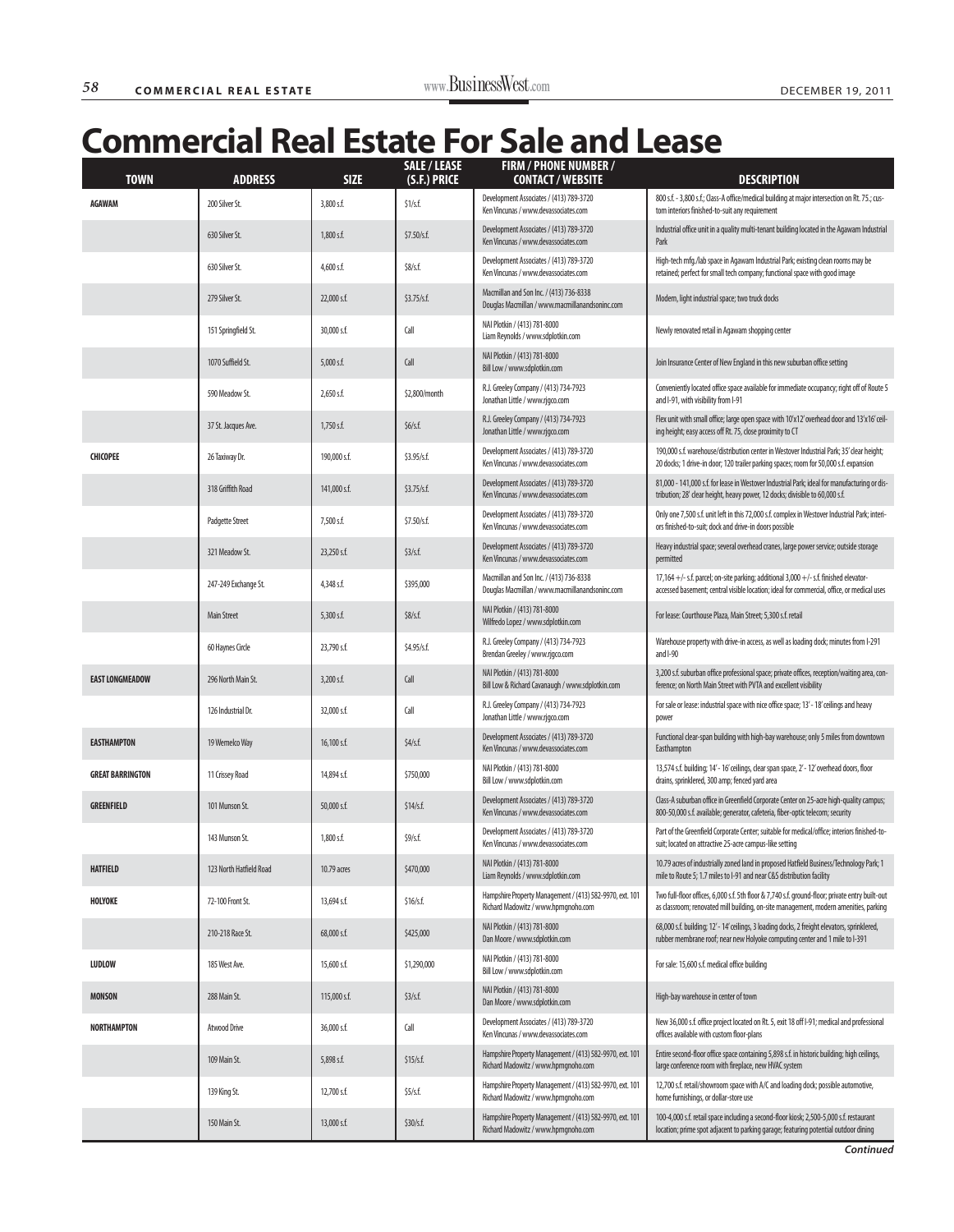| <b>TOWN</b>              | <b>ADDRESS</b>            | <b>SIZE</b>    | <b>SALE / LEASE</b><br>(S.F.) PRICE | <b>FIRM / PHONE NUMBER /</b><br><b>CONTACT / WEBSITE</b>                                  | <b>DESCRIPTION</b>                                                                                                                                                                          |
|--------------------------|---------------------------|----------------|-------------------------------------|-------------------------------------------------------------------------------------------|---------------------------------------------------------------------------------------------------------------------------------------------------------------------------------------------|
| <b>NORTHAMPTON CONT.</b> | 737 Bridge Road           | 8.500 s.f.     | \$4,000,000                         | The Murphys Realtors / (413) 535-7975<br>Tom Masters / www.murphyrealtors.com             | Recently closed nursing facility with 84 rooms, 160 beds; on 6 acre site; on-site parking;<br>upgrades made in 2005; full kitchens with 4 kitchenettes; fully handicapped accessible        |
| <b>OTIS</b>              | Otis Resevoir Development | 35 acres       | Call                                | NAI Plotkin / (413) 781-8000<br>Bill Low / www.sdplotkin.com                              | Fully permitted townhouse development with marina on Otis Reservoir                                                                                                                         |
| <b>PALMER</b>            | MA Pike, exit 8           | 1,000 acres    | Call                                | Lizak Development / (413) 283-6171<br>John Lizak / N/A                                    | 15 of the 1,000 acres located at MA Pike, exit 8; the only commercial acreage available at<br>a MA Pike exit; on Rt. 32N, 100 acres available with rail; inquire about water, gas, sewer    |
| <b>SPRINGFIELD</b>       | 1145 Main St.             | $2.500$ s.f.   | Call                                | Macmillan and Son Inc. / (413) 736-8338<br>Douglas Macmillan / www.macmillanandsoninc.com | Office space for lease; 300 - 2,500+/- s.f.; central, convenient downtown location; mod-<br>ern building with well-finished office suites; competitive asking rents                         |
|                          | 305 State St.             | 12,050 s.f.    | \$695,000                           | Macmillan and Son Inc. / (413) 736-8338<br>Douglas Macmillan / www.macmillanandsoninc.com | Well-located commercial building across from the new federal courthouse; ample on-<br>site parking; ideal for conversion to office building                                                 |
|                          | 1380 Main St.             | 11,508 s.f.    | \$20/s.f.                           | Macmillan and Son Inc. / (413) 736-8338<br>Douglas Macmillan / www.macmillanandsoninc.com | Up to 11,508 s.f. suites; first-class interior finish; central, downtown location; significant-<br>ly renovated in 1980s and 1990s                                                          |
|                          | 99 Guion St.              | 146,000 s.f.   | \$3.90/s.f.                         | Macmillan and Son Inc. / (413) 736-8338<br>Douglas Macmillan / www.macmillanandsoninc.com | 146,000 s.f. industrial space, subdividable to 18,000; truck docks, drive-in door, rail; 20'-<br>22' ceilings                                                                               |
|                          | 1165 Page Blvd.           | 26,600 s.f.    | \$3/s.f.                            | Macmillan and Son Inc. / (413) 736-8338<br>Douglas Macmillan / www.macmillanandsoninc.com | Prime distribution/industrial space; 3 truck docks, 1 drive-in door; excellent access to l-<br>291, I-90, and I-91                                                                          |
|                          | 1350 Main St.             | 20,000 s.f.    | \$13.50/s.f.                        | Macmillan and Son Inc. / (413) 736-8338<br>Douglas Macmillan / www.macmillanandsoninc.com | Prime Class-A office space; first-class finishes                                                                                                                                            |
|                          | 76 Randal St.             | 23,750 s.f.    | \$550,000                           | Macmillan and Son Inc. / (413) 736-8338<br>Douglas Macmillan / www.macmillanandsoninc.com | Industrial, warehouse, distribution building; 1.6011 acre site; truck dock, drive-in doors;<br>3.836 s.f. office                                                                            |
|                          | 115 State St.             | 10,000 s.f.    | \$11/s.f.                           | Macmillan and Son Inc. / (413) 736-8338<br>Douglas Macmillan / www.macmillanandsoninc.com | Prominent State and Main Street location; 1,000-1,500 s.f. modern efficient office space<br>finished to tenant specifications                                                               |
|                          | 784 Bay St.               | $6,244$ s.f.   | \$335,000                           | Macmillan and Son Inc. / (413) 736-8338<br>Douglas Macmillan / www.macmillanandsoninc.com | Commercial/industrial building on 18,678 s.f. site; drive-in door; heavy electric; central<br>location; excellent access to I-291, I-90 and I-91                                            |
|                          | 103 William St.           | $6,127$ s.f.   | \$259,000                           | Macmillan and Son Inc. / (413) 736-8338<br>Douglas Macmillan / www.macmillanandsoninc.com | Convenient location, access to I-91, I-291 and I-90; 18,725 s.f. parcel; ample paved park-<br>ing; three-story plus basement wood-frame building; utilized as office with apartments        |
|                          | 299 Carew St.             | $1.063$ s.f.   | \$155,000                           | Macmillan and Son Inc. / (413) 736-8338<br>Douglas Macmillan / www.macmillanandsoninc.com | Prime 1,063 +/- s.f. first-floor condominium located at the entrance to Mercy Medical<br>Center; good access to I-291, I-90 and I-91                                                        |
|                          | 1550 Main St.             | 4,500 s.f.     | Call                                | Macmillan and Son Inc. / (413) 736-8338<br>Douglas Macmillan / www.macmillanandsoninc.com | New Class A office space for lease; prime location; attached parking garage                                                                                                                 |
|                          | 180 Avocado St.           | $125,320$ s.f. | \$3,950,000                         | NAI Plotkin / (413) 781-8000<br>Bill Low / www.sdplotkin.com                              | 125,320 s.f. building; 7 docks, overhead door, 3,000 amp service, 18' - 20' ceilings, 34' x<br>40' and 40' x 40' spacing; 5,377 s.f. repair garage; fenced yard; .5 miles to I-291 and I-91 |

**Continued**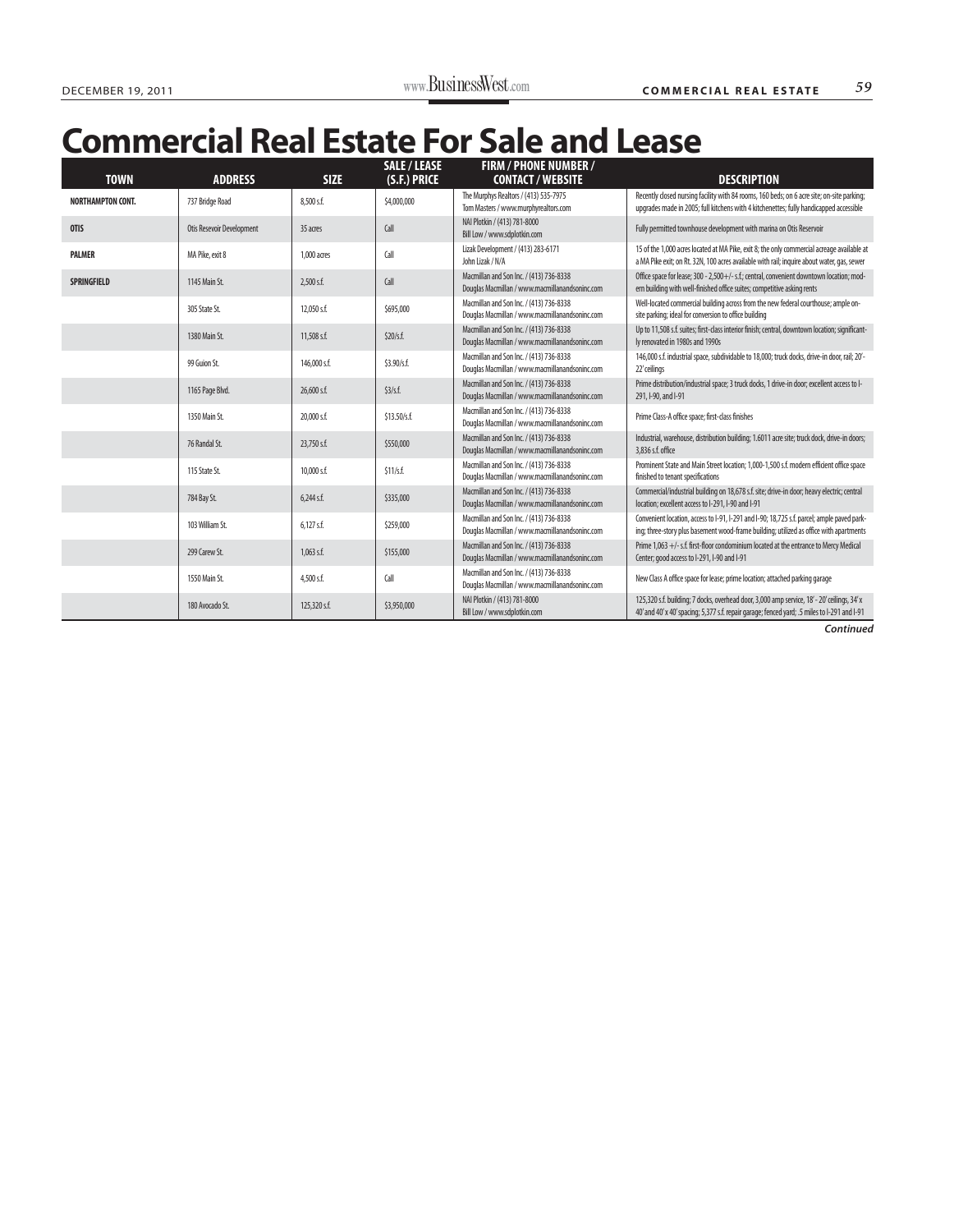| <b>TOWN</b>       | <b>ADDRESS</b>              | <b>SIZE</b>  | <b>SALE / LEASE</b><br>(S.F.) PRICE | <b>FIRM / PHONE NUMBER /</b><br><b>CONTACT / WEBSITE</b>                 | <b>DESCRIPTION</b>                                                                                                                                                                       |
|-------------------|-----------------------------|--------------|-------------------------------------|--------------------------------------------------------------------------|------------------------------------------------------------------------------------------------------------------------------------------------------------------------------------------|
| SPRINGFIELD CONT. | 1350 Main St.               | 90,000 s.f.  | Call                                | NAI Plotkin / (413) 781-8000<br>Bill Low / www.sdplotkin.com             | Class-A office space; any size suite available; 24/7 security; nightly cleaning; will build-<br>to-suit                                                                                  |
|                   | 276 Bridge St.              | 10,384 s.f.  | \$495,000                           | NAI Plotkin / (413) 781-8000<br>Wilfredo Lopez / www.sdplotkin.com       | 10,384 s.f. night club and 2 apartments; good income; in the heart of the entertainment<br>district                                                                                      |
|                   | 340 Taylor St.              | 140,240 s.f. | \$2,950,000                         | NAI Plotkin / (413) 781-8000<br>Bill Low / www.sdplotkin.com             | 140,240 s.f. high bay industrial building; 40,600 s.f. freezer                                                                                                                           |
|                   | <b>Boston Road</b>          | 8,000 s.f.   | \$1,300,000                         | NAI Plotkin / (413) 781-8000<br>Dick Cavanaugh / www.sdplotkin.com       | For sale: Boston Road, 8,000 s.f. on one acre retail site; very busy location                                                                                                            |
|                   | 73 Market Place             | 4,095 s.f.   | \$385,000                           | NAI Plotkin / (413) 781-8000<br>Liam Reynolds / www.sdplotkin.com        | For sale: 73 Market Place; single-story office building; can accommodate one or several<br>businesses; on-site parking                                                                   |
|                   | 150 Brookdale Ave.          | 41,000       | $$5/$ s.f. NNN                      | NAI Plotkin / (413) 781-8000<br>Bill Low / www.sdplotkin.com             | R&D building with ample parking in Springfield Industrial Park                                                                                                                           |
|                   | 15 Litchfield St.           | 7,500 s.f.   | Call                                | NAI Plotkin / (413) 781-8000<br>Dick Cavanaugh / www.sdplotkin.com       | 6-family apartment building; gross income \$65,000/year                                                                                                                                  |
|                   | 616 Boston Road             | 4,800 s.f.   | \$425,000                           | R.J. Greeley Company / (413) 734-7923<br>Brendan Greeley / www.rjqco.com | Flex space, showroom, storage, easy loading; good fit for small distributor; also available<br>for lease                                                                                 |
|                   | 60 Congress St.             | 12,000 s.f.  | \$18/s.f.                           | R.J. Greeley Company / (413) 734-7923<br>Jonathan Little / www.rjqco.com | Two floors of 6,000 s.f. each; completely renovated office space with great views of the<br>city; ample on-site parking, great visibility from I-91 and I-291; 3rd & 4th floor available |
|                   | 377 Cottage St.             | 30,000 s.f.  | \$3.95/s.f.                         | R.J. Greeley Company / (413) 734-7923<br>Brendan Greeley / www.rjgco.com | Approximately 30,000 s.f. former manufacturing building, currently being used as a dis-<br>tribution warehouse for a box distributor; high ceilings and clean                            |
|                   | 180 Progress Ave.           | 121,675 s.f. | \$3.25/s.f.                         | R.J. Greeley Company / (413) 734-7923<br>Bob Greeley / www.rjqco.com     | Industrial warehouse space with 27' - 28' ceiling heights, 23 dock doors, 9 rail doors; 33' x<br>37' bay spacing; small office area; site abuts a 50-acre parcel                         |
|                   | <b>STCC Technology Park</b> | $6,000$ s.f. | Call                                | R.J. Greeley Company / (413) 734-7923<br>Bob Greeley / www.rjqco.com     | STCC Technology Park is a 15.3-acre gated campus with 24/7 manned security that pro-<br>vides attractive lease space for technology-based and light manufacturing companies              |
|                   | 502 Worthington St.         | 18,000 s.f.  | \$5.50/s.f.                         | R.J. Greeley Company / (413) 734-7923<br>Jonathan Little / www.rjgco.com | Food production facility consisting of roughly 15,000 s.f.; included are 6 coolers that total<br>2,714 s.f. and 210 s.f. of freezer space; building is wood frame                        |
|                   | 53 Turnbull St.             | 10,000 s.f.  | \$5.50/s.f.                         | R.J. Greeley Company / (413) 734-7923<br>Jonathan Little / www.rjqco.com | For more information please call (413) 734-7923                                                                                                                                          |
| <b>WARE</b>       | 139 West St.                | 5,664 s.f.   | Call                                | NAI Plotkin / (413) 781-8000<br>Dan Moore / www.sdplotkin.com            | 5,664 s.f. end-cap retail in 20,000 s.f. Rite Aid neighborhood shopping center with<br>Dunkin Donuts; located on Route 32 with excellent visibility and access                           |

**Continued**